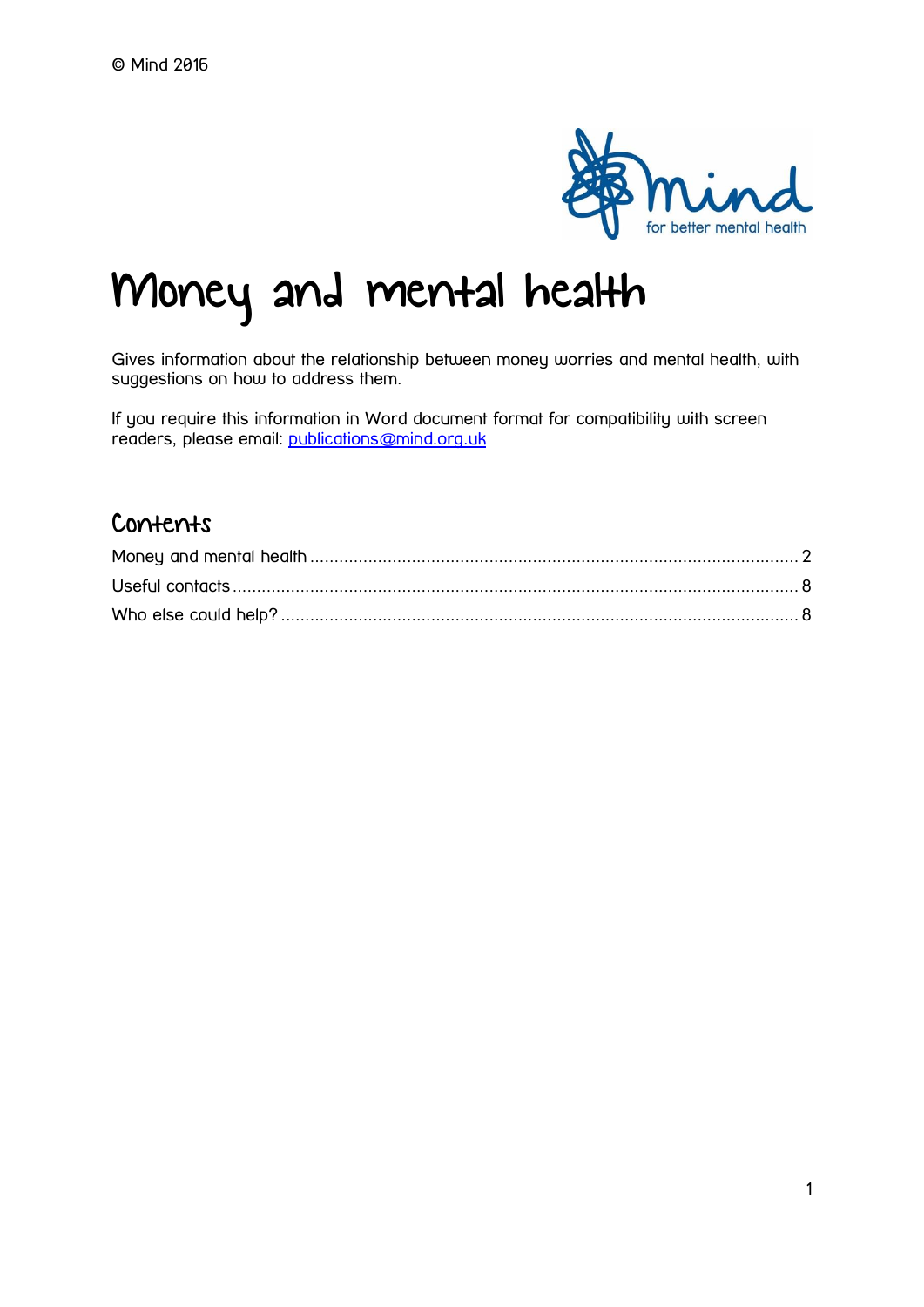# <span id="page-1-0"></span>Money and mental health

Money and mental health are often linked. Poor mental health can make managing money harder and worrying about money can make your mental health worse.



Poor mental health means managing money is harder.

Worrying about money makes my mental health worse.



Here are some examples of how your mental health and your money worries might affect each other:

- If you can't work or have to take time off work, your income may be affected.
- If you feel very 'high' during a period of [mania](https://www.mind.org.uk/information-support/types-of-mental-health-problems/hypomania-and-mania/) or [hypomania,](https://www.mind.org.uk/information-support/types-of-mental-health-problems/hypomania-and-mania/) this can lead to impulsive decisions about money that make sense at the time but leave you in lots of debt.
- You may spend money to make yourself feel better. Spending can give you a temporary high.
- You might feel anxious about doing things like talking on the phone, going to the bank or opening envelopes.
- You may feel forced to do a job you don't like in order to pay the bills or pay off your debt.
- You may lose the motivation to keep control of your finances.
- You might find that spending any money at all or being in debt can make you feel very [anxious](https://www.mind.org.uk/information-support/types-of-mental-health-problems/anxiety-and-panic-attacks/) – even if you actually have enough money.
- Dealing with the benefits sustem or being in debt may make you feel [stressed,](https://www.mind.org.uk/information-support/types-of-mental-health-problems/stress/) [anxious](https://www.mind.org.uk/information-support/types-of-mental-health-problems/anxiety-and-panic-attacks/) and worried about the future.
- You may not have enough money to spend on essentials or things to keep you well like housing, food, heating or medication.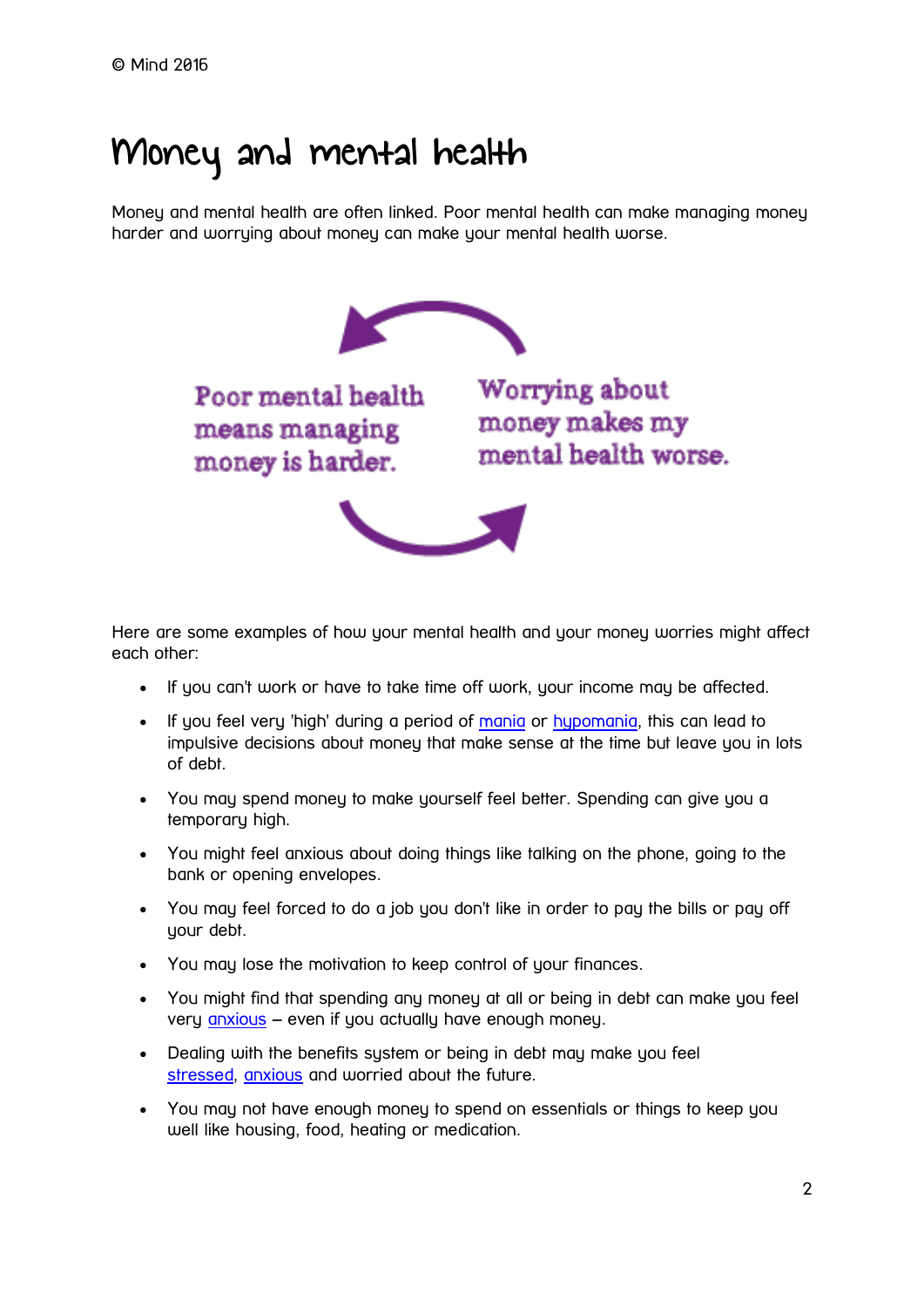Money problems can [affect relationships](https://www.mind.org.uk/information-support/tips-for-everyday-living/money-and-mental-health/money-and-mental-health/?o=6851#relationships) and your social life, which can have a knock-on effect on your mental health.

Envelopes containing bills and benefits information gave Lily panic attacks. Read her story [here.](https://www.mind.org.uk/information-support/your-stories/a-breakdown-benefits-debt-and-brown-envelopes/)

# What can I do to help myself?

Sorting things out can sometimes feel like an overwhelming task.

Try taking things one step at a time. These suggestions might help get you started.

#### I don't have enough to pay bills or buy food – I need help now

You're not alone – help is out there.

Have a look at our section on [getting professional advice.](https://www.mind.org.uk/information-support/tips-for-everyday-living/money-and-mental-health/money-and-mental-health/?o=6851#pro) Our [useful](https://www.mind.org.uk/information-support/tips-for-everyday-living/money-and-mental-health/money-and-mental-health/?o=6851)  [contacts](https://www.mind.org.uk/information-support/tips-for-everyday-living/money-and-mental-health/money-and-mental-health/?o=6851) page has information about places that can help you.

You can also find local foodbanks by searching on **[The Trussell Trust](https://www.trusselltrust.org/get-help/find-a-foodbank/?gclid=CJn04pXu5s8CFdW4GwodSYwBiA)** website.

# 1. Understand your behaviour

Your mental health can affect how you manage money in lots of different ways. Recognising those patterns can help you find solutions that work for you.

- Think about when you spend money and why.
- Think about what aspects of money make your mental health worse is it talking to people, opening envelopes, confrontation or when people get things wrong? Or is it something else?

"A big stressor for me is having to deal with major companies who get the bills wrong."

- It could help to keep a diary of your spending. Try and record what you spent and why. Keep a record of your mood too. This could help you work out any triggers or patterns.
- When you understand more about your behaviour you can think about what might help. Sometimes just being aware of these patterns can help you feel more in control.

Here are some examples of things that other people have found helpful.

If you spend a lot when you are unwell

#### Right now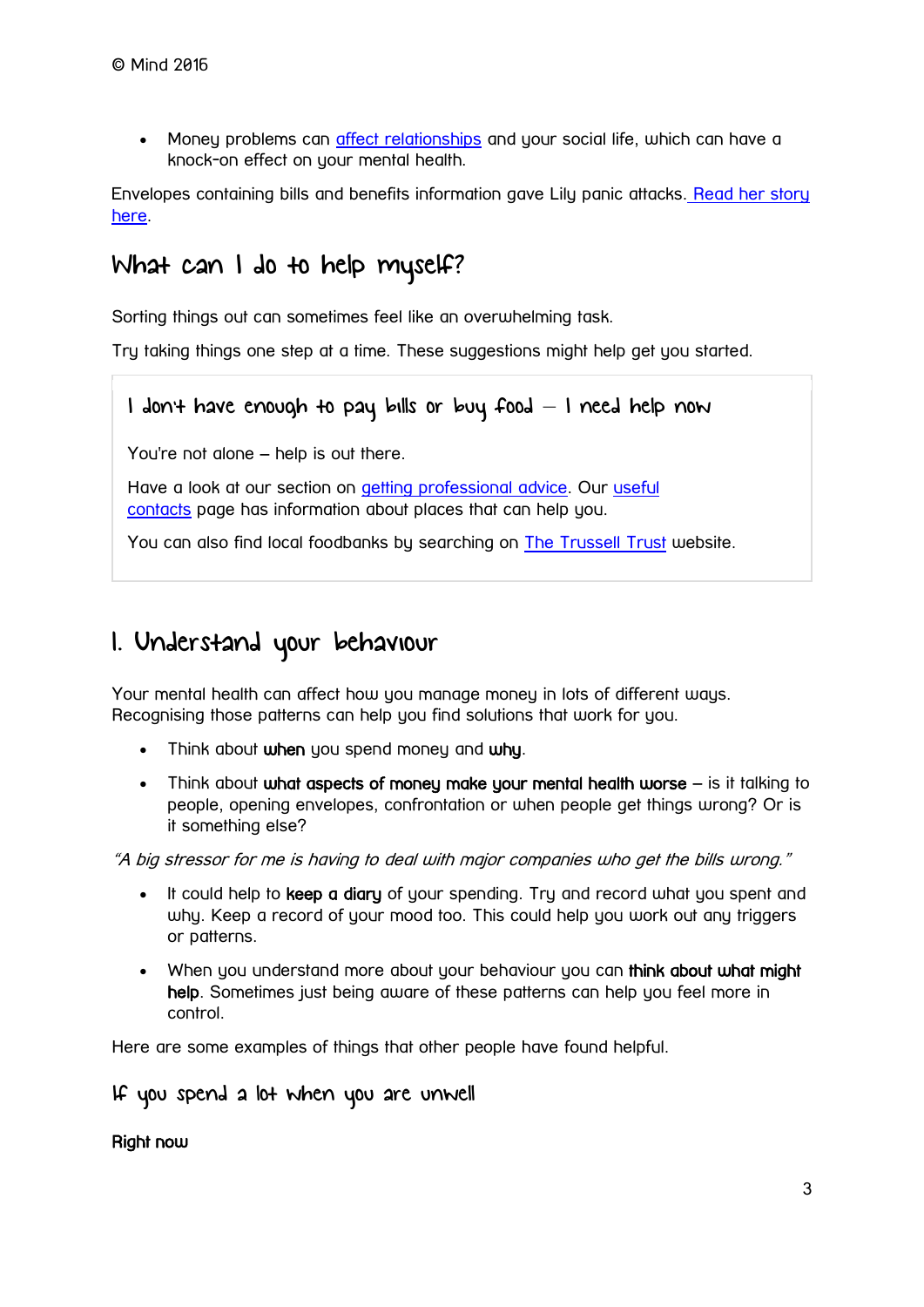- Try giving your cards to someone else or putting them somewhere difficult to access.
- Do [something else that makes you feel good.](https://www.mind.org.uk/38566.aspx#time) Go for a walk, call a friend or watch something that you enjoy.
- Tell yourself 'I will buy this tomorrow if I still feel like it then'.

#### Plan ahead

- Make it more difficult to spend money online. Don't save your card details into websites.
- Talk to friends and family about your triggers and warning signs so they can help you.
- Consider asking your bank to add a note to your credit file (have a look at page 21 of [this guide](http://www.moneysavingexpert.com/images/attachment/mentalhealthguide.pdf) for more information).
- Some people find it helpful to avoid credit cards completely.

#### If you feel anxious about speaking to people or dealing with letters and bills

#### Right now

- Ask someone you trust to open your letters for you and let you know if any of them are important.
- Consider letting the person you are speaking to know that you have a mental health problem (have a look at page 21 of this quide for more information).

#### Plan ahead

- If you feel uncomfortable visiting a branch or talking on the phone, find a bank that has online banking and web chat services.
- Your GP or another health professional may be able to provide a Debt and Mental [Health Evidence Form.](http://malg.org.uk/useful-info/mental-health-and-debt-guidelines/) This can help make sure that creditors take your mental health problems into account.

Money worries contributed to Jamie's anxiety and panic attacks, but he found a way to cope and now he's planning for the future. [Read his story here.](https://www.mind.org.uk/information-support/your-stories/money-and-mental-health-a-year-of-living-dangerously-close-to-the-edge/)

# 2. Talk things through with someone you trust

Sharing your worries and talking things through can be a relief. But it isn't always easy. Try and choose a quiet moment when the other person isn't distracted. It can sometimes help to make notes first or even write everything in a letter.

Here are some people who might be able to help.

• A friend or family member.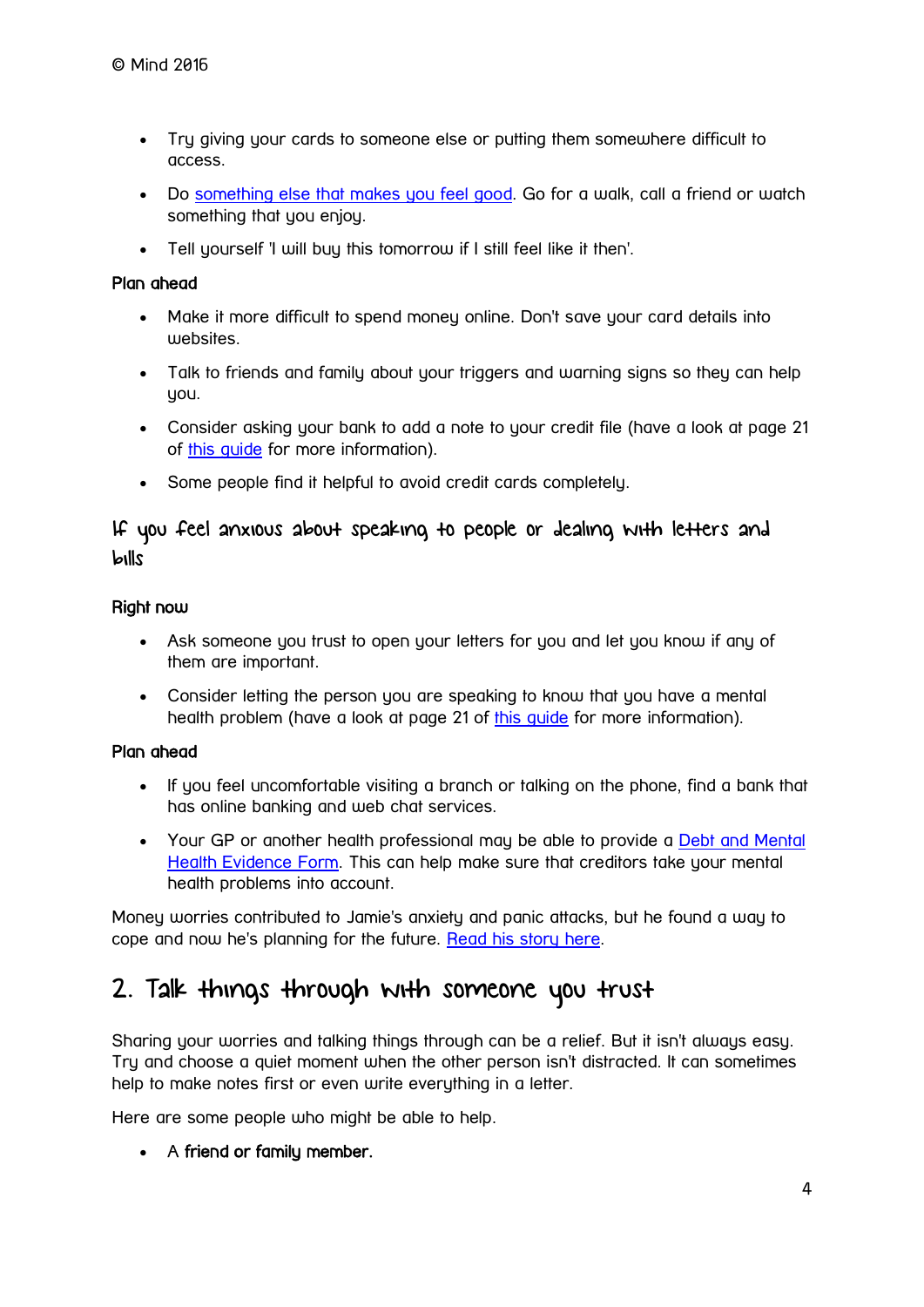- A support worker or health professional.
- Your [local Mind](https://www.mind.org.uk/information-support/local-minds/) may be able to help you work out who to talk to. They may also be able to help you get an *[advocate](https://www.mind.org.uk/information-support/guides-to-support-and-services/advocacy/#.V-J1w4grLcs)* (someone who can give you support to express your wishes and make sure your voice is heard).
- Student services. If you are a student, you might find it helpful to talk to your tutor or someone in student services. They may be able to help you apply for additional grants or bursaries.
- Peer support. If you don't feel comfortable talking to family or friends, you could consider looking for some peer support from other people who have been there. See our [info on peer support](https://www.mind.org.uk/information-support/guides-to-support-and-services/peer-support/about-peer-support/?o=10153#.WR7FeesrLIU) for some suggestions.
- Samaritans. Money worries can make you feel trapped and hopeless. If you are finding it difficult to see a way forward you could talk to [Samaritans](http://www.samaritans.org/how-we-can-help-you/contact-us) for free on 116 123 or jo@samaritans.org. Our page on [suicidal feelings](https://www.mind.org.uk/umbraco/umbraco.aspx#content) might help too.

#### If you become very unwell and are no longer able to make decisions

If you become very unwell, you may need to give legal control of your money to someone else. You can make a *lasting power of attorney*. This is a document that states who you want to make decisions for you. You may want to think about this while you are well so that you are prepared for the future.

Our page on the [Mental Capacity Act and financial decisions](https://www.mind.org.uk/information-support/legal-rights/mental-capacity-act-2005/financial-decisions/#.V-KfD4grLct) has more information. You might also find it helpful to call our [Legal Line.](https://www.mind.org.uk/information-support/helplines/)

#### Money, mental health and relationships

Money worries can put a strain on relationships for lots of different reasons.

- You may find it hard to rely on your partner for money when you are unwell.
- You may find it hard to talk to your partner about your debt or spending.
- You and your partner may find it hard if they have to stop you spending when you're unwell. You might feel angry or frustrated with each other.

Some people find it helpful to ask other people to help them manage their money when they are unwell.

[Relate](https://www.relate.org.uk/) can offer relationship support and counselling. They also provide some online advice to [help you talk to your partner about money.](https://www.relate.org.uk/relationship-help/help-relationships/money-and-work/im-finding-it-hard-talk-my-partner-about-money)

If your partner stops you having access to money as a way of controlling you, this could be financial abuse. The [Money Advice Service](https://www.moneyadviceservice.org.uk/en/articles/protecting-against-financial-abuse) has more info on what kind of behaviour is financial abuse and where you can go for help.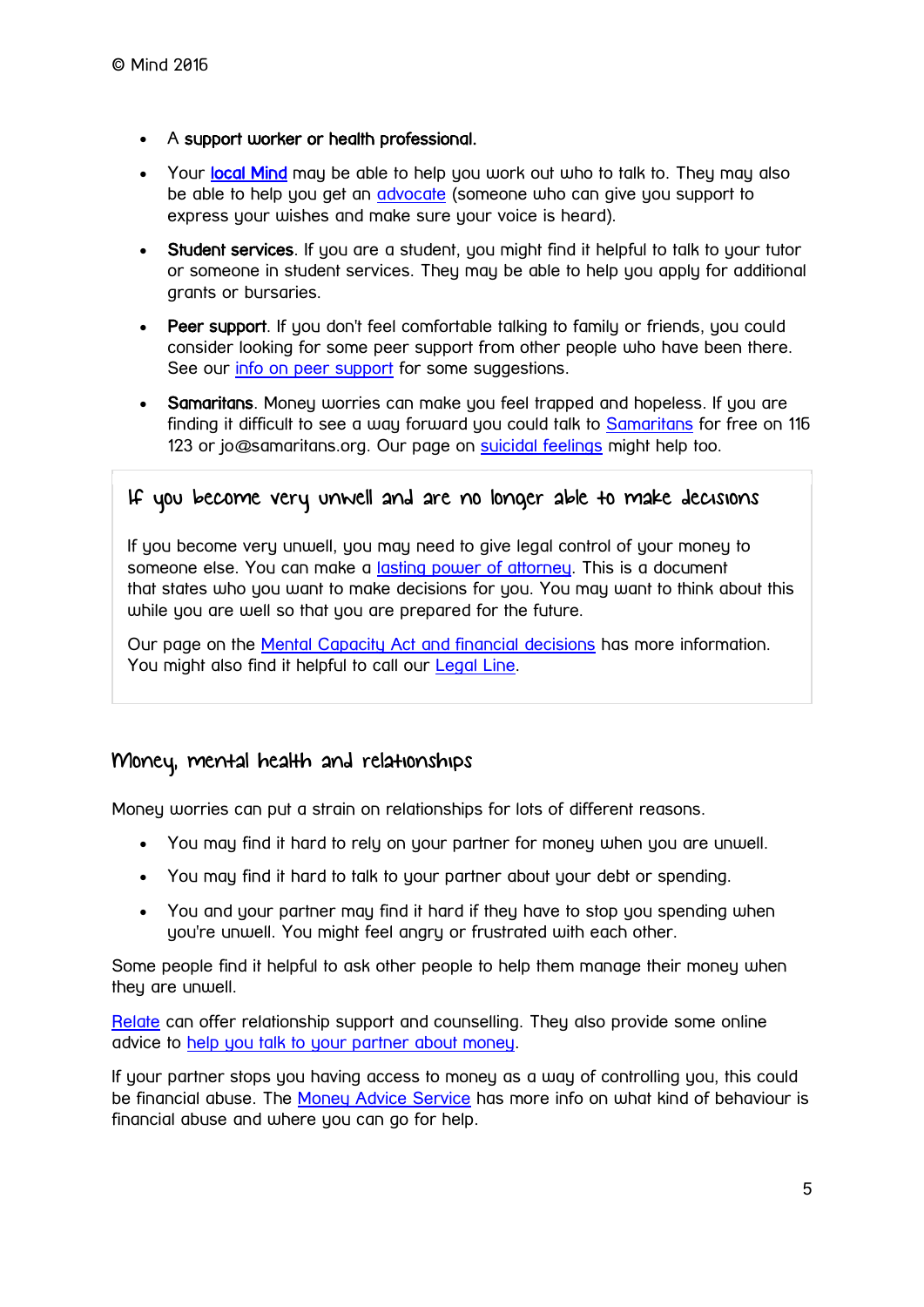# 3. Get organised

- Choose a regular time to look at your money and bills each week so that things don't pile up.
- Put all important records and documents (for example, payslips, bank statements, bills and receipts) in one place, so that you can find them easily.
- Create a budget (the [Money Advice Service](https://www.moneyadviceservice.org.uk/en/categories/budgeting-and-managing-money) can help).
- Look into bank accounts that allow you to put money aside for essentials in separate sub-accounts. This can help prevent you spending money you need for rent or bills.
- Try just taking as much money out as you want to spend each week.

"We know what goes out in bills and how much we need for [other things].We don't always stick to our budget, but having a set plan helps keep spending down."

# 4. Get professional advice

It can feel very hard to talk about money problems and ask for help. You may find it hard to do things that make you anxious or tired, for example using the phone, waiting for an appointment or going to an unfamiliar building.

If you've had a bad experience with an advisor or a bank in the past, you might feel as if there's no point in truing again.

But there are lots of places and people who want to help you. Sometimes getting professional advice can be a real relief.

Our [useful contacts](https://www.mind.org.uk/information-support/tips-for-everyday-living/money-and-mental-health/useful-contacts/) page has lots of information about places that can help with different kinds of money issues.

If you feel you need more help with your mental health, have a look at our information on [seeking help for a mental health problem.](https://www.mind.org.uk/information-support/guides-to-support-and-services/seeking-help-for-a-mental-health-problem/#.V-I_bYgrLcs)

# How can I prepare for my phone call or appointment?

- Write things down try making notes on everything you want to ask about.
- Collect all your paperwork together it's useful to take any bills, letters and bank statements with you. If you're not sure what would be helpful to bring, ask the advisor when you make the appointment.
- Plan your journey beforehand and leave extra time so you don't worry about aetting lost.
- Think about asking a friend or family member to go with you for support.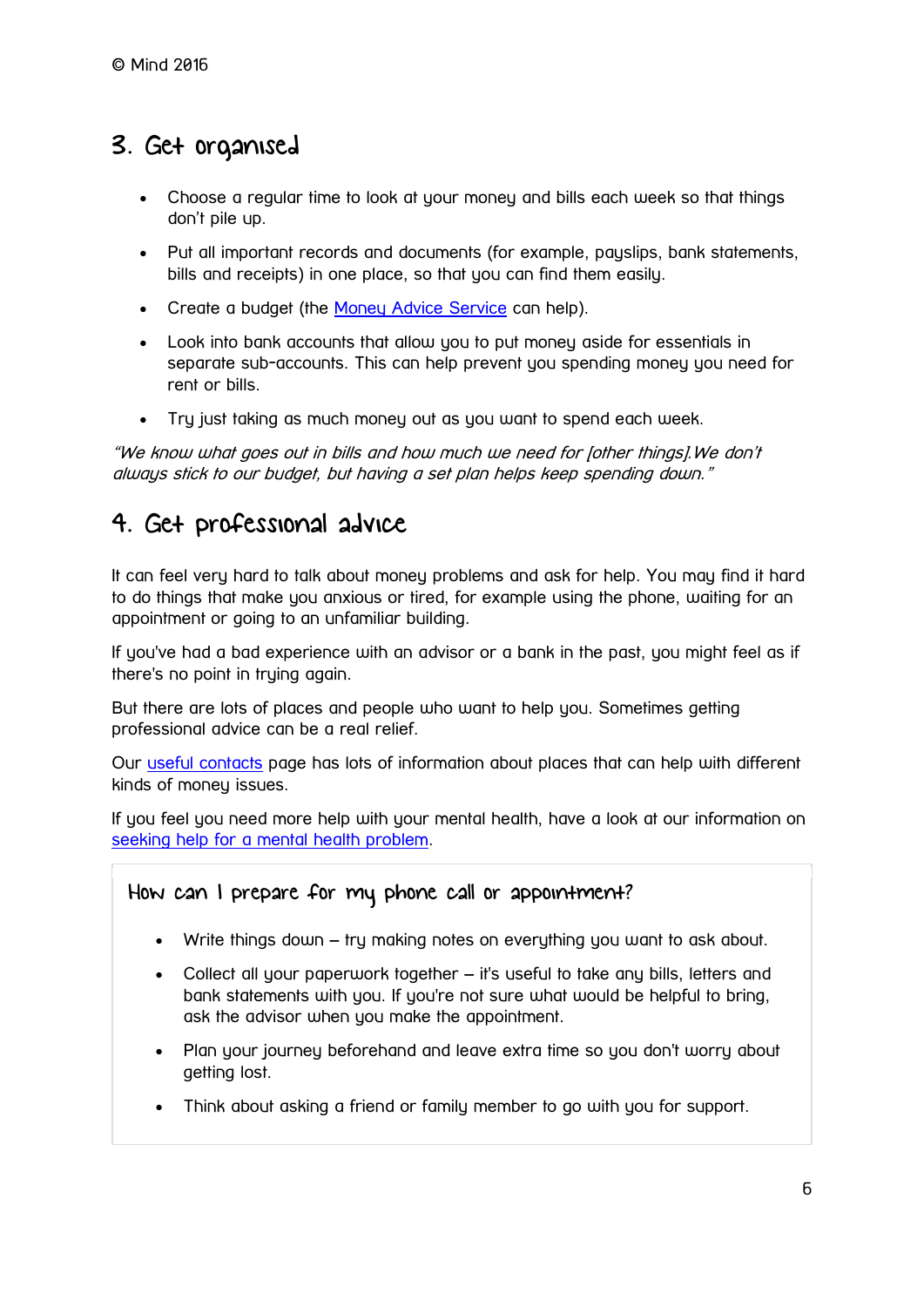#### Afterwards

- Make sure you understand what you have been told and what you need to do next. Ask your advisor if anything is unclear.
- Make a note of everything that you talked about or ask the advisor to send you a summary.

David spent money to help him feel better and got into a lot of debt. Luckily, Step Change was able to help him sort things out. [Read his story here.](https://www.mind.org.uk/information-support/your-stories/spending-money-to-make-me-feel-better-got-me-into-debt-step-change-helped-me-out/)

# 5. Look after yourself

Money worries can have a big impact on your general wellbeing, which can sometimes make it even harder to take positive steps.

It can help to try and notice when your mood and behaviour start to change and think about what you can do to help yourself. This can help you feel more in control and prevent money problems getting worse.

Are these things affecting how you feel? What could you do to change them?

#### **Stress**

Money worries can make you feel stressed. Stress can cause mental health problems and make existing problems worse.

[See our info on managing stress](https://www.mind.org.uk/information-support/tips-for-everyday-living/stress/) [See our info on how to relax](https://www.mind.org.uk/information-support/tips-for-everyday-living/relaxation/)

#### Self-esteem

Not having enough money can have a big impact on your confidence and self-esteem.

[See our info on improving your self-esteem](https://www.mind.org.uk/information-support/types-of-mental-health-problems/self-esteem/)

#### **Sleeping**

Getting too little or too much sleep can have a big impact on how you feel. Worries and problems can feel overwhelming at night.

[> See our info on sleep problems](https://www.mind.org.uk/information-support/types-of-mental-health-problems/sleep-problems/)

#### Loneliness

It can be lonely if you don't have enough money to go out. You might think it's easier to avoid people but feeling lonely can have a negative impact on your mental health.

[> See our info on coping with loneliness](https://www.mind.org.uk/information-support/tips-for-everyday-living/loneliness/)

#### **Moving**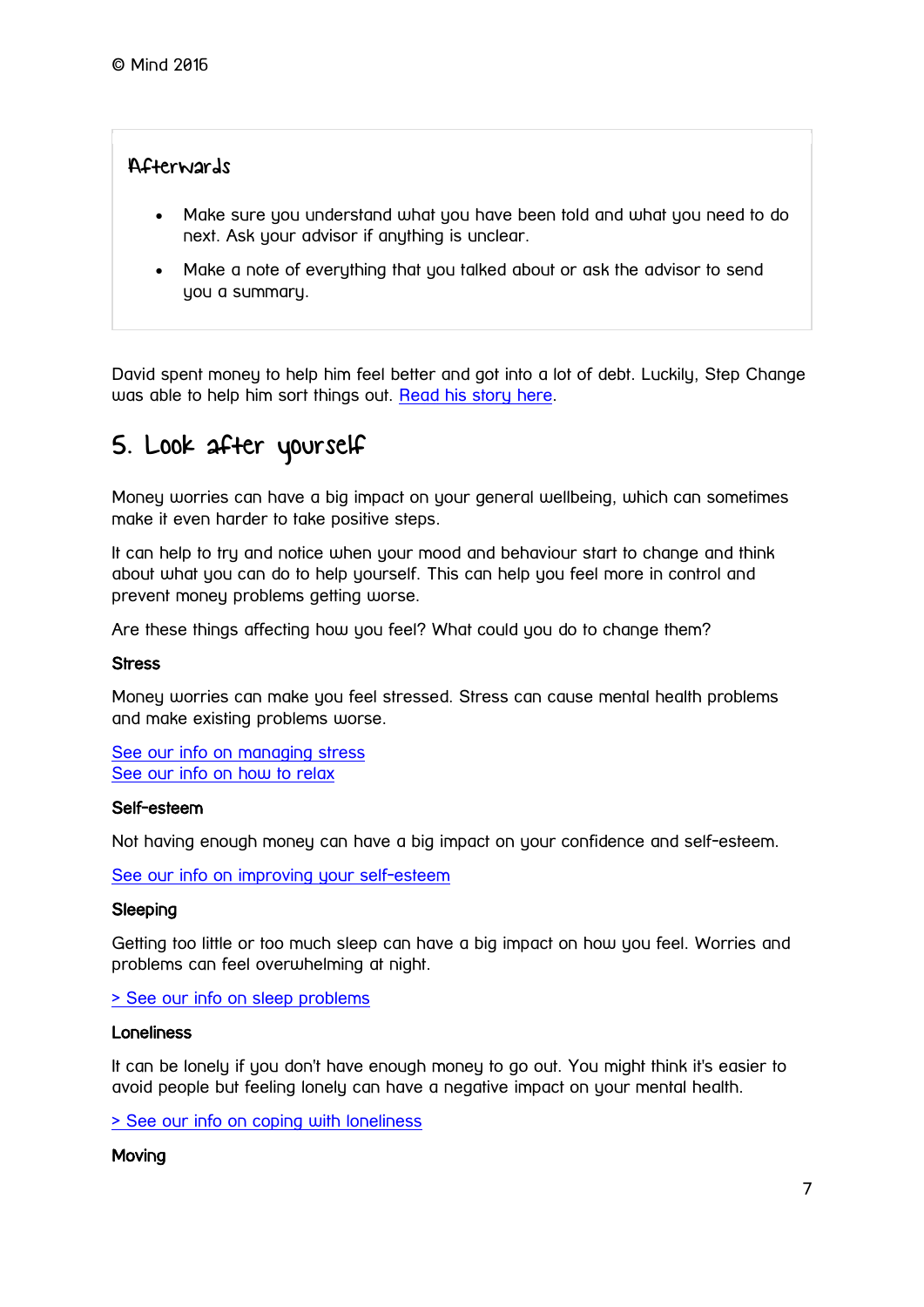Our mental and physical health are closely linked. Taking up sport or exercise can help you feel better in lots of different ways.

[> See our info on physical activity, sport and exercise](https://www.mind.org.uk/information-support/tips-for-everyday-living/physical-activity-and-your-mental-health/)

#### **Eating**

Exploring how what you eat affects your mood might help you to feel better.

[> See our info on food and mood](https://www.mind.org.uk/information-support/tips-for-everyday-living/food-and-mood/)

# <span id="page-7-0"></span>Useful contacts

# Mind's services

- Helplines all our helplines provide information and support by phone and email. Our Blue Light Infoline is just for emergency service staff, volunteers and their families.
	- $\circ$  Mind's Infoline 0300 123 3393, info@mind
	- $\circ$  Mind's Legal Line 0300 466 6463, legal@mind
	- o Blue Light Infoline 0300 303 5999, bluelightinfo@mind
- Local Minds there are over 140 local Minds across England and Wales which provide services such as [talking treatments,](https://www.mind.org.uk/information-support/drugs-and-treatments/talking-treatments/) [peer support,](https://www.mind.org.uk/information-support/drugs-and-treatments/peer-support/) and [advocacy.](https://www.mind.org.uk/information-support/guides-to-support-and-services/advocacy/) [Find](https://www.mind.org.uk/information-support/local-minds/)  [your local Mind here,](https://www.mind.org.uk/information-support/local-minds/) and contact them directly to see how they can help.
- Elefriends is a supportive online community for anyone experiencing a mental health problem. See our [Elefriends page](https://www.mind.org.uk/elefriends/) for details.

# <span id="page-7-1"></span>Who else could help?

### General information, advice and support

#### Citizens Advice

#### [citizensadvice.org.uk](http://www.citizensadvice.org.uk/)

Provides advice for any legal or money question, including benefits, work, discrimination and healthcare. You can contact them via [webchat](https://www.citizensadvice.org.uk/about-us/contact-us/web-chat-service/) or visit one of their local centres and speak to an advisor.

#### Money Advice Service

#### moneuadviceservice.org.uk

Provides free and impartial money advice. They can help you with [debt and borrowing,](https://www.moneyadviceservice.org.uk/en/categories/debt-and-borrowing) [budgeting and managing money,](https://www.moneyadviceservice.org.uk/en/categories/budgeting-and-managing-money) [benefits,](https://www.moneyadviceservice.org.uk/en/categories/benefits) insurance, savings and houses and mortgages.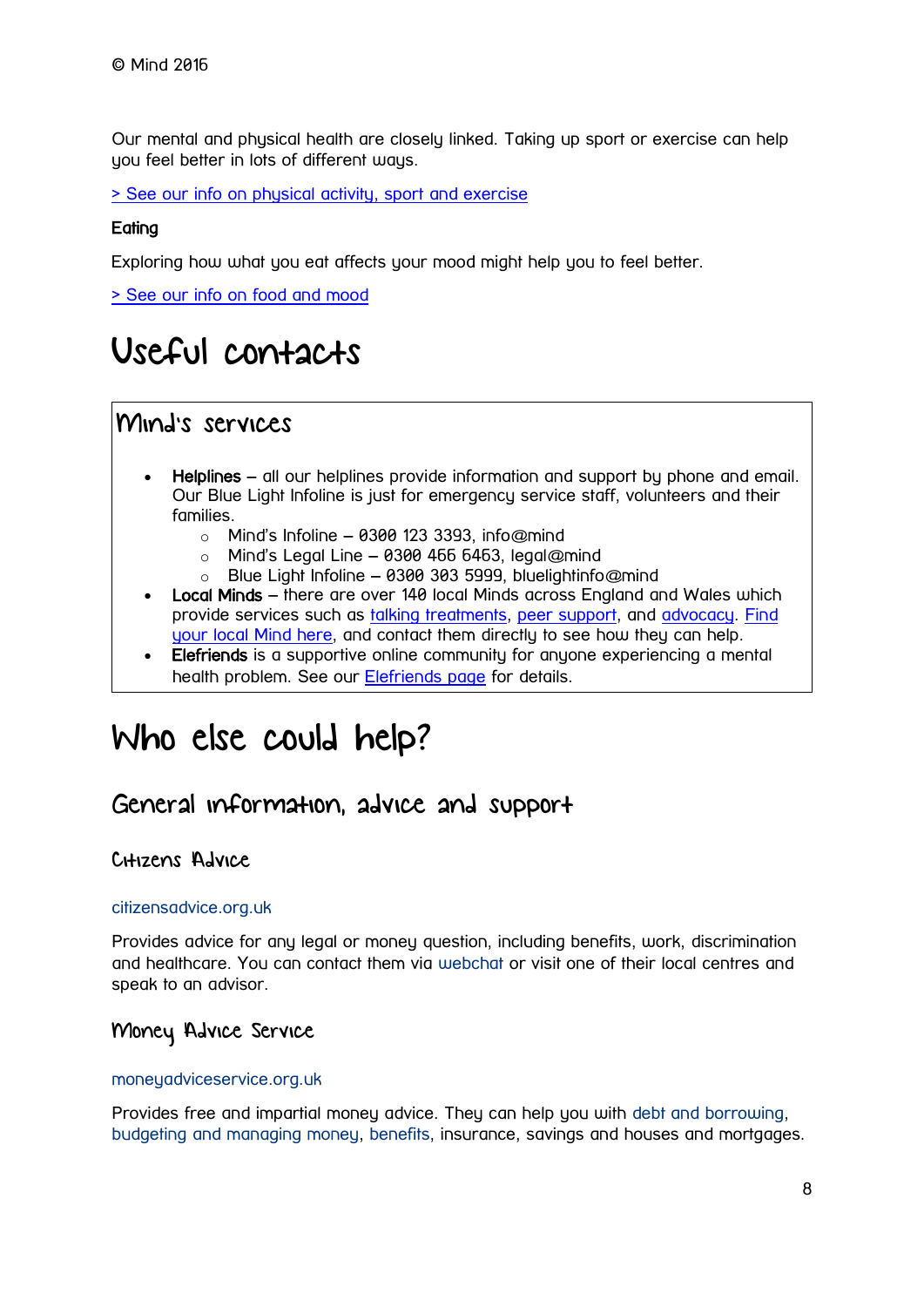### Money for Life

#### [moneyforlife.org.uk](http://www.moneyforlife.org.uk/)

Supports young people to develop the knowledge and skills to manage their money. They provide a helpline, one to one chat and a range of helpful online information.

#### Samaritans

Helpline: 116 123 (freecall) [jo@samaritans.org](mailto:jo@samaritans.org) [samaritans.org](http://www.samaritans.org/)

Provides emotional support for anyone in distress.

#### The Trussell Trust

#### [trusselltrust.org](http://www.trusselltrust.org/)

Helps give emergency food and support to people in need. [Find your local foodbank here.](https://www.trusselltrust.org/get-help/find-a-foodbank/)

#### Turn 2 Us

#### [turn2us.org.uk](https://www.turn2us.org.uk/?_ga=1.101712705.1780267147.1473255446)

National charity that helps people gain access to welfare benefits, charitable grants and support services. You can use [their website to find a local advisor.](http://advicefinder.turn2us.org.uk/)

They have a [benefits calculator](http://benefits-calculator.turn2us.org.uk/AboutYou) and a [tool to help you search for grants.](https://grants-search.turn2us.org.uk/?_ga=1.26013309.1780267147.1473255446) You can also [search for benefits and grants based on your situation.](https://www.turn2us.org.uk/Your-Situation)

# Benefits

Mind campaigns for a [fairer benefits system.](https://www.mind.org.uk/about-us/our-policy-work/benefits/) We have collected a list of useful factsheets, resources and signposts to help with the [assessment process](https://www.mind.org.uk/about-us/our-policy-work/benefits/where-you-can-find-help/) and to give you more information about [benefits](https://www.mind.org.uk/about-us/our-policy-work/benefits/where-you-can-find-help/) themselves.

# Debt

Step Change

[stepchange.org](http://www.stepchange.org/)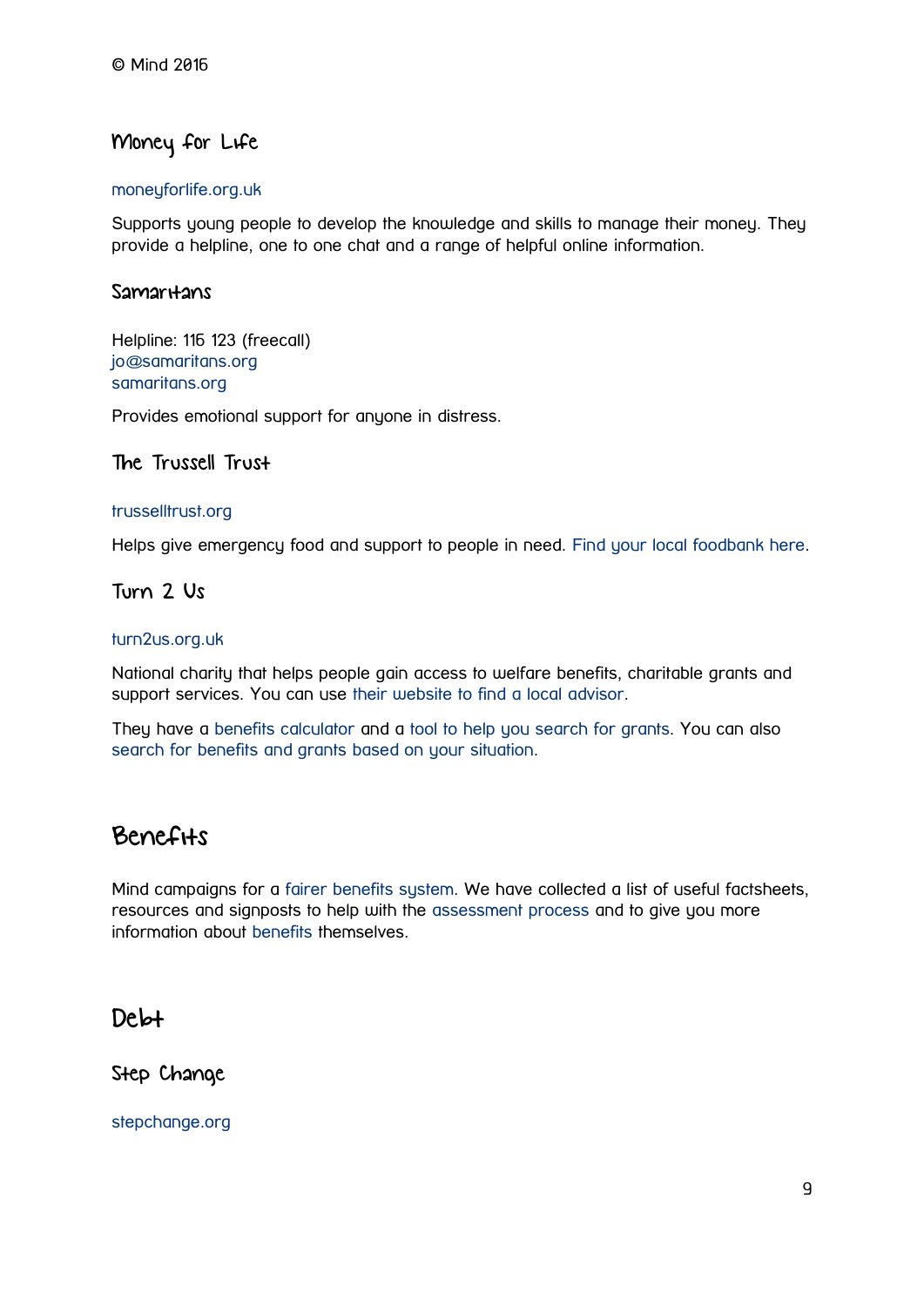A charity that provides free advice on problem debt, including a [free debt management](https://www.stepchange.org/Howwecanhelpyou/DMPDebtmanagementplan.aspx)  [plan.](https://www.stepchange.org/Howwecanhelpyou/DMPDebtmanagementplan.aspx) They also have an online tool called [Debt Remedy](https://www.stepchange.org/Debtremedy.aspx) which can give you recommendations and solutions based on the financial information you provide.

#### National Debtline

#### [nationaldebtline.org](https://www.nationaldebtline.org/)

A freephone helpline and email advice service. They also provide online advice and [sample letters](https://www.nationaldebtline.org/EW/sampleletters/Pages/default.aspx) that you can use when you are writing to your creditors.

#### Community credit unions

[Community credit unions](http://www.moneysavingexpert.com/banking/credit-unions) can help you save and lend you money. They can often help you if you have been turned down by other banks.

# Employment or time off work

See our information about [mental health in the workplace, getting support and taking time](https://www.mind.org.uk/information-support/tips-for-everyday-living/work/getting-support/?o=6855#.V-KeFIgrLcs)  [off.](https://www.mind.org.uk/information-support/tips-for-everyday-living/work/getting-support/?o=6855#.V-KeFIgrLcs)

Make sure you are getting the money you are owed in sick pay and benefits, and get advice if need be. The Money Advice Service provides a [benefits checker.](https://www.moneyadviceservice.org.uk/en/categories/benefits)

# Housing

#### **Shelter**

#### [shelter.org.uk](http://www.shelter.org.uk/)

Information about housing and homelessness. Shelter has a [housing advice helpline](http://england.shelter.org.uk/get_advice/how_we_can_help/housing_advice_helpline) and provides [advice by email.](http://england.shelter.org.uk/get_advice/how_we_can_help/advice_by_email) They also have a number of [local advice centres](http://england.shelter.org.uk/get_advice/how_we_can_help/shelter_advice_centres) where you can speak to an expert face to face.

#### Insurance

See our information page on [insurance cover and mental health.](https://www.mind.org.uk/information-support/guides-to-support-and-services/insurance-cover-and-mental-health/#.V-PVAqIrLFY)

# Saving money